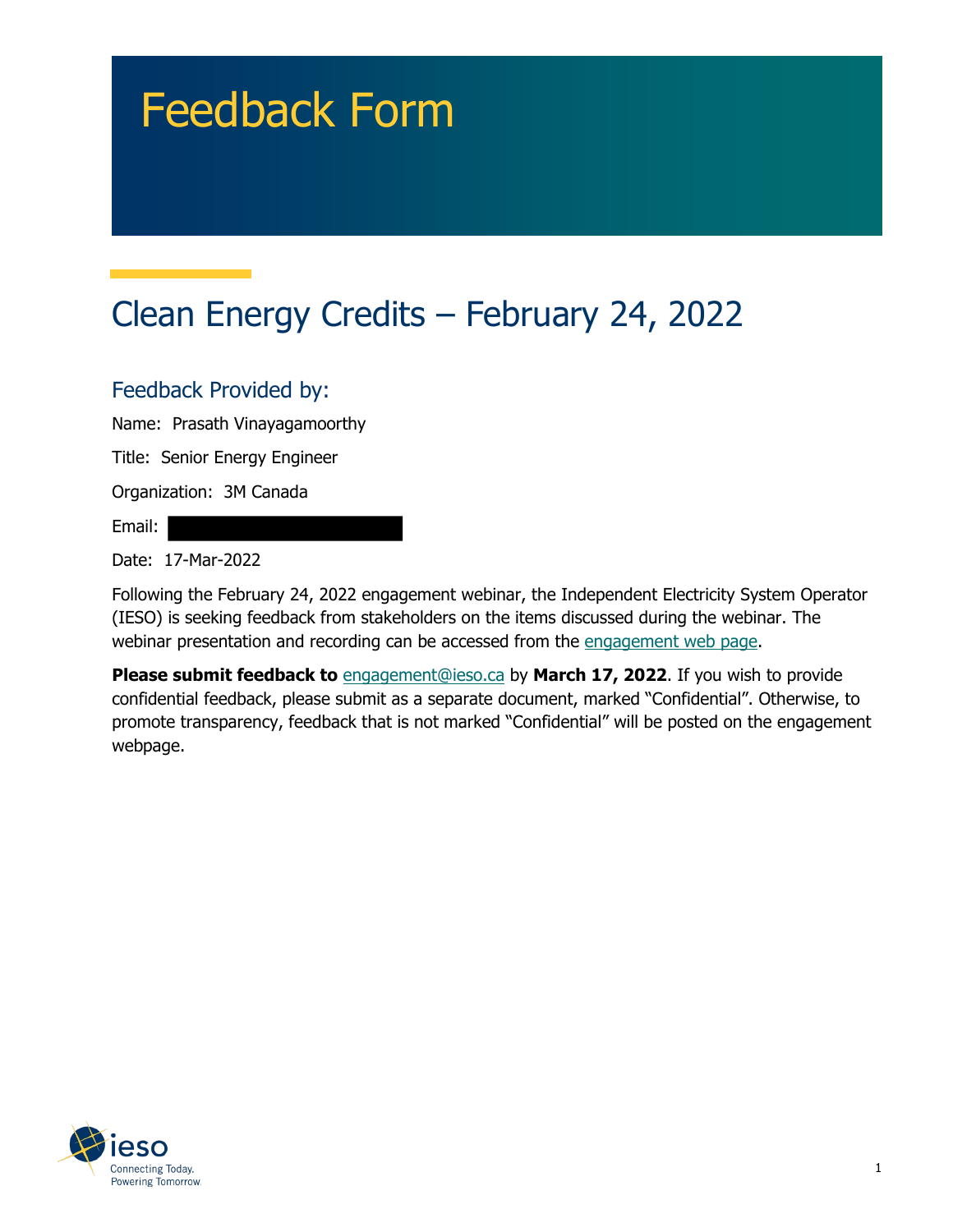#### Opportunities & Challenges

| <b>Topic</b>                                                                                                                      | <b>Feedback</b>                                                                                                                                                                                                                                                                                                                 |
|-----------------------------------------------------------------------------------------------------------------------------------|---------------------------------------------------------------------------------------------------------------------------------------------------------------------------------------------------------------------------------------------------------------------------------------------------------------------------------|
| What are the key opportunities and<br>challenges the IESO should be aware of<br>in developing a voluntary clean energy<br>market? | Differentiating CEC & REC availability. So organization can<br>prefer to buy their credits. Renewable generations is very<br>small part of Ontario mix. How the organization ensure<br>they get 100% Credits (bundled) as signed. How the CEC<br>generated by IESO are used by the customer/organization<br>in IESO zone first. |

### Design considerations

| <b>Topic</b>                            | <b>Feedback</b>                                             |
|-----------------------------------------|-------------------------------------------------------------|
| Which design considerations outlined in | Bundled option - Frist is Green tariff & next preference is |
| this presentation are most important to | PPA. My organization are not much interested in REC         |
| you and why?                            | market.                                                     |

| <b>Topic</b>                                                 | <b>Feedback</b>                                                                                                                                                                                                                                            |
|--------------------------------------------------------------|------------------------------------------------------------------------------------------------------------------------------------------------------------------------------------------------------------------------------------------------------------|
| What other design considerations should<br>IESO be aware of? | Is IESO is considering CEC & REC? IESO supported on-site<br>CHP generation. How the bundled credit works for the<br>organization with on-site generation (Natural gas). Should<br>have an option to buy bundled credit for these on-site<br>generated MWH. |

## Engagement Process

| <b>Topic</b>                                                                                                              | <b>Feedback</b>                                                                                                                                                                                                                                    |
|---------------------------------------------------------------------------------------------------------------------------|----------------------------------------------------------------------------------------------------------------------------------------------------------------------------------------------------------------------------------------------------|
| Which stakeholder groups and/or design<br>topics are most important to include in<br>the planned focus group discussions? | Bundled credits & credits for fossil fuel on-site generation.<br>How the CEC/REC (unbundled) generated by IESO are<br>used by the customer/organization in IESO zone first. For<br>bundled credit, what is the process and procedure to<br>follow. |

| <b>Topic</b>                                                                   | <b>Feedback</b>                                                                                                                                 |
|--------------------------------------------------------------------------------|-------------------------------------------------------------------------------------------------------------------------------------------------|
| Are there any additional engagement<br>opportunities the IESO should consider? | Yes. Once the feedback are received & worked on the CEC,<br>it is nice to have an additional engagement to explain<br>about the final proposal. |